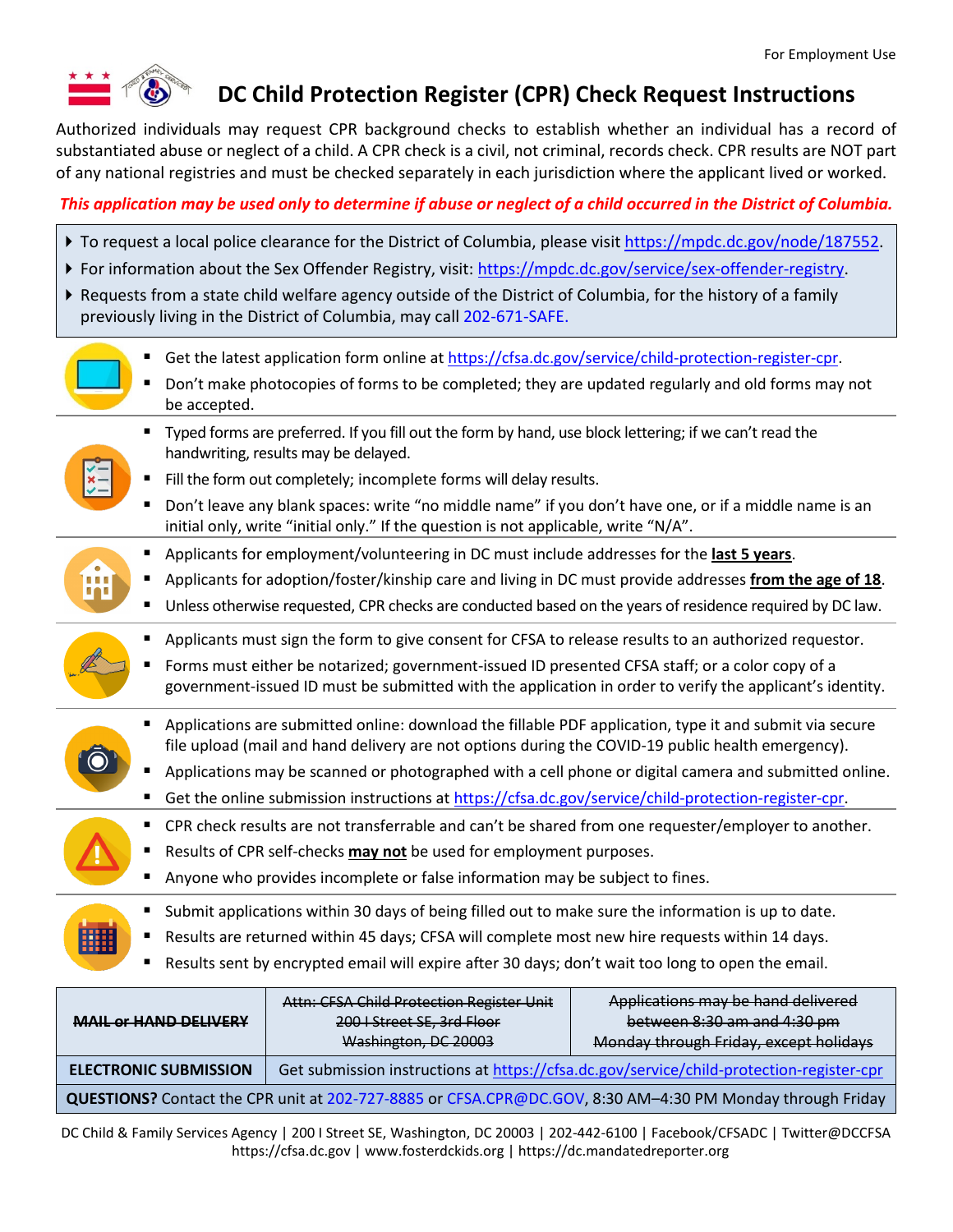

# **DC Child Protection Register (CPR) Check Request Application**

**Please type or print clearly in block lettering**. Sign, date and notarize where indicated. Double-check to make sure all information is complete. Allow up to **45 calendar days** for results to be processed. Expedited requests will be considered on a case-by-case basis. **Forms may be returned** if incomplete, incorrect, or we can't read your handwriting.

| Date Completed                                                                                 |                              |                                                                                     |                           | Date Re-submitted                                                      |       |                              |                               | Date Received |                                     |
|------------------------------------------------------------------------------------------------|------------------------------|-------------------------------------------------------------------------------------|---------------------------|------------------------------------------------------------------------|-------|------------------------------|-------------------------------|---------------|-------------------------------------|
| <b>WHAT IS THE REASON FOR THIS CHECK?</b>                                                      |                              |                                                                                     |                           |                                                                        |       |                              |                               |               |                                     |
|                                                                                                |                              | $\Box$ New Hire/Volunteer (first-time check) include the expected start date:       |                           |                                                                        |       |                              |                               |               |                                     |
| <b>Request</b><br><b>Purpose</b>                                                               |                              | $\Box$ Current Employee/Volunteer (renewal check) include last CPR expiration date: |                           |                                                                        |       |                              |                               |               |                                     |
|                                                                                                |                              | $\Box$ Self-check (personal use)                                                    |                           | $\Box$ Other:                                                          |       |                              |                               |               |                                     |
| WHO IS REQUESTING THE CHECK? (Results cannot be mailed to a P.O. Box)                          |                              |                                                                                     |                           |                                                                        |       |                              |                               |               |                                     |
| <b>Requestor</b>                                                                               | □ Government Agency          |                                                                                     |                           | $\Box$ Public School                                                   |       | $\Box$ Public Charter School |                               |               | $\Box$ Childcare Provider           |
| <b>Type</b>                                                                                    | $\Box$ Non-Government Agency |                                                                                     |                           | $\Box$ Private School                                                  |       | $\Box$ Other:                |                               |               |                                     |
| <b>Basem Girgis</b><br><b>Attention To</b>                                                     |                              |                                                                                     |                           |                                                                        | Title | <b>Program Director</b>      |                               |               |                                     |
| <b>Tennessee Department of Human Services</b><br>Organization                                  |                              |                                                                                     |                           |                                                                        |       |                              |                               |               |                                     |
| <b>Requestor Address</b><br>(City/State/Zip)                                                   |                              |                                                                                     |                           | James K. Polk Bldg., 15th Floor 505 Deaderick St., Nashville, TN 37243 |       |                              |                               |               |                                     |
| Requestor Phone #                                                                              |                              | $(615)$ 253-4170                                                                    | $(615) 532 - 9956$<br>Fax |                                                                        |       |                              | Email ccbackground.dhs@tn.gov |               |                                     |
| Preferred method for receiving CPR check results $\Box$ Mail $\Box$ Fax $\Box$ Encrypted Email |                              |                                                                                     |                           |                                                                        |       |                              |                               |               | □ OSSE BOX (DC childcare providers) |

#### **WHO IS BEING CHECKED?**

| Last Name (include suffix if applicable)                                                                                       |                                     | <b>First Name</b> |                                                                                                  | <b>Full Middle Name</b><br>(write "no middle name" if there is none) |                               |
|--------------------------------------------------------------------------------------------------------------------------------|-------------------------------------|-------------------|--------------------------------------------------------------------------------------------------|----------------------------------------------------------------------|-------------------------------|
|                                                                                                                                |                                     |                   |                                                                                                  |                                                                      |                               |
| <b>Preferred Phone Number</b>                                                                                                  |                                     |                   | <b>Email Address</b>                                                                             |                                                                      |                               |
|                                                                                                                                | $\Box$ Home $\Box$ Work $\Box$ Cell |                   |                                                                                                  |                                                                      |                               |
| Date of Birth (MM/DD/YYYY)                                                                                                     |                                     |                   | Social Security Number (or USCIS/Alien Registration #)                                           |                                                                      | Gender (on birth certificate) |
|                                                                                                                                |                                     |                   |                                                                                                  | $\square$ Male                                                       | $\square$ Female              |
|                                                                                                                                |                                     |                   | Other Names Used (nicknames, alias, maiden name, previous married name, legal name change, etc.) |                                                                      |                               |
|                                                                                                                                |                                     |                   |                                                                                                  |                                                                      |                               |
|                                                                                                                                |                                     |                   |                                                                                                  |                                                                      |                               |
| Household Information. List all persons living at the current address with the applicant (including students away at college). |                                     |                   |                                                                                                  |                                                                      |                               |
| Name (first name, middle name, last name)                                                                                      |                                     |                   | Date of Birth                                                                                    |                                                                      | Relationship to Applicant     |
|                                                                                                                                |                                     |                   |                                                                                                  |                                                                      |                               |
|                                                                                                                                |                                     |                   |                                                                                                  |                                                                      |                               |
|                                                                                                                                |                                     |                   |                                                                                                  |                                                                      |                               |
|                                                                                                                                |                                     |                   |                                                                                                  |                                                                      |                               |
|                                                                                                                                |                                     |                   |                                                                                                  |                                                                      |                               |
|                                                                                                                                |                                     |                   |                                                                                                  |                                                                      |                               |
|                                                                                                                                |                                     |                   |                                                                                                  |                                                                      |                               |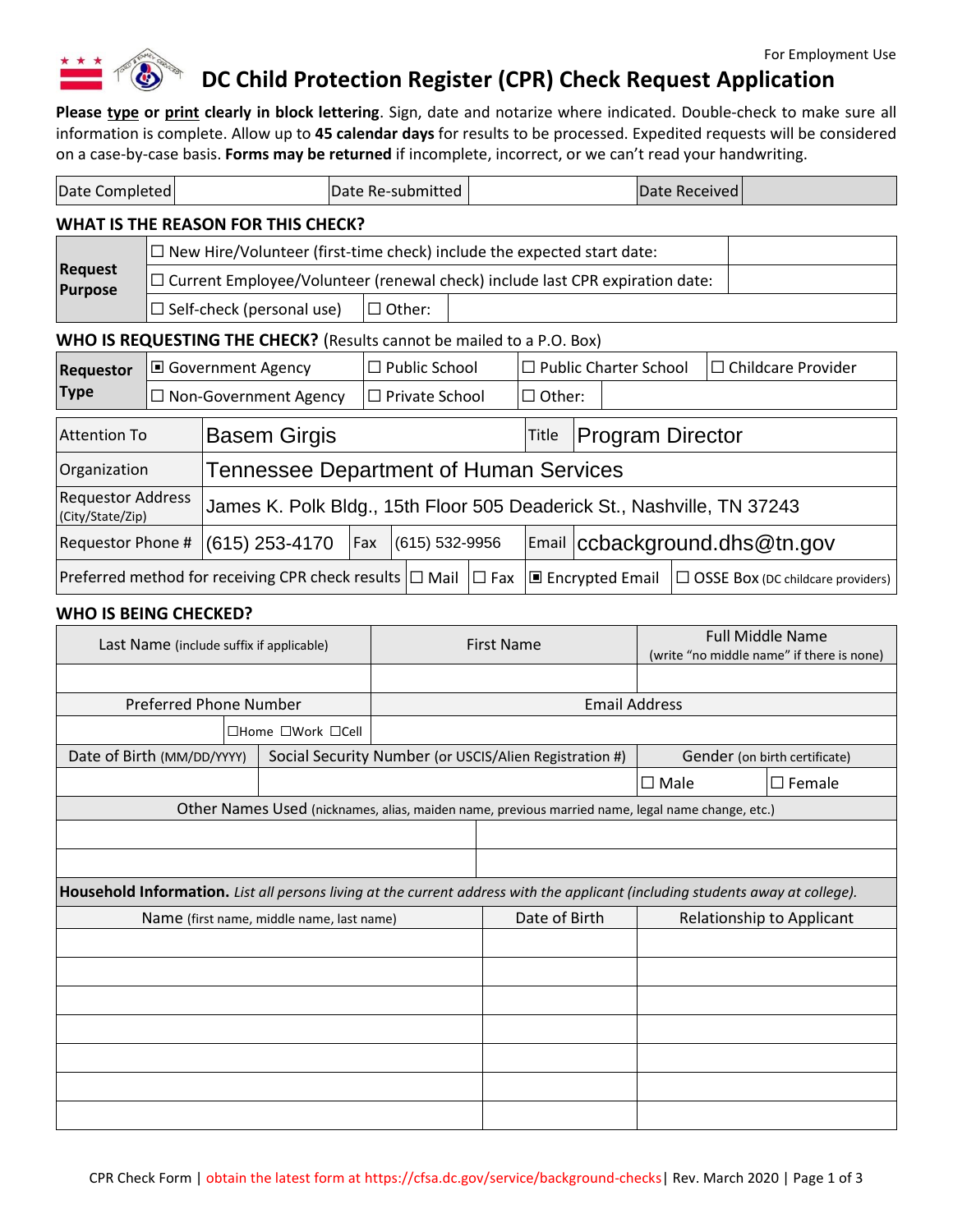| <b>Applicant Name</b> |
|-----------------------|
|-----------------------|

**RESIDENCY INFORMATION.** *List all addresses (excluding zip code) and the start and end dates, to the best of your ability. Indicate L, W or M in the first column (L = lived, W = worked, M = received mail).*

- **Applicants for employment or volunteer purposes** working in DC must include all addresses of residence, employment and where mail was received for the **last five (5) years**, for example, living on a college campus and receiving mail at parent's home.
- **Applicants for adoption, foster care, and kinship care** and living in DC must provide addresses for residency, receipt of mail and employment **from the age of 18**, per Title 29 DCMR Chapter 60 § 6009.1.
	- To calculate the starting date for previous addresses, add 18 years to the date of birth (e.g., If you were born in 1980, add 18 so addresses going back to 1998 must be provided).
	- To help obtain previous addresses, check the credit report bureaus (Equifax, Experian, TransUnion).

| Current Address (include Street #, Apt #, Quadrant if applicable) |                                               | City/State/Zip | <b>Start Date</b><br>(MM/YYYY)                |
|-------------------------------------------------------------------|-----------------------------------------------|----------------|-----------------------------------------------|
|                                                                   |                                               |                |                                               |
| LWM                                                               | Previous Address (Include Street # and Apt #) | City/State/Zip | <b>Start - End Dates</b><br>(MM/YYYY-MM/YYYY) |
|                                                                   |                                               |                |                                               |
|                                                                   |                                               |                |                                               |
|                                                                   |                                               |                |                                               |
|                                                                   |                                               |                |                                               |
|                                                                   |                                               |                |                                               |
|                                                                   |                                               |                |                                               |
|                                                                   |                                               |                |                                               |
|                                                                   |                                               |                |                                               |
|                                                                   |                                               |                |                                               |
|                                                                   |                                               |                |                                               |
|                                                                   |                                               |                |                                               |
|                                                                   |                                               |                |                                               |
|                                                                   |                                               |                |                                               |
|                                                                   |                                               |                |                                               |
|                                                                   |                                               |                |                                               |
|                                                                   |                                               |                |                                               |
|                                                                   |                                               |                |                                               |
|                                                                   |                                               |                |                                               |
|                                                                   |                                               |                |                                               |
|                                                                   |                                               |                |                                               |

*Applications cannot be processed without the required years of addresses of residence, employment and where mail was received.*